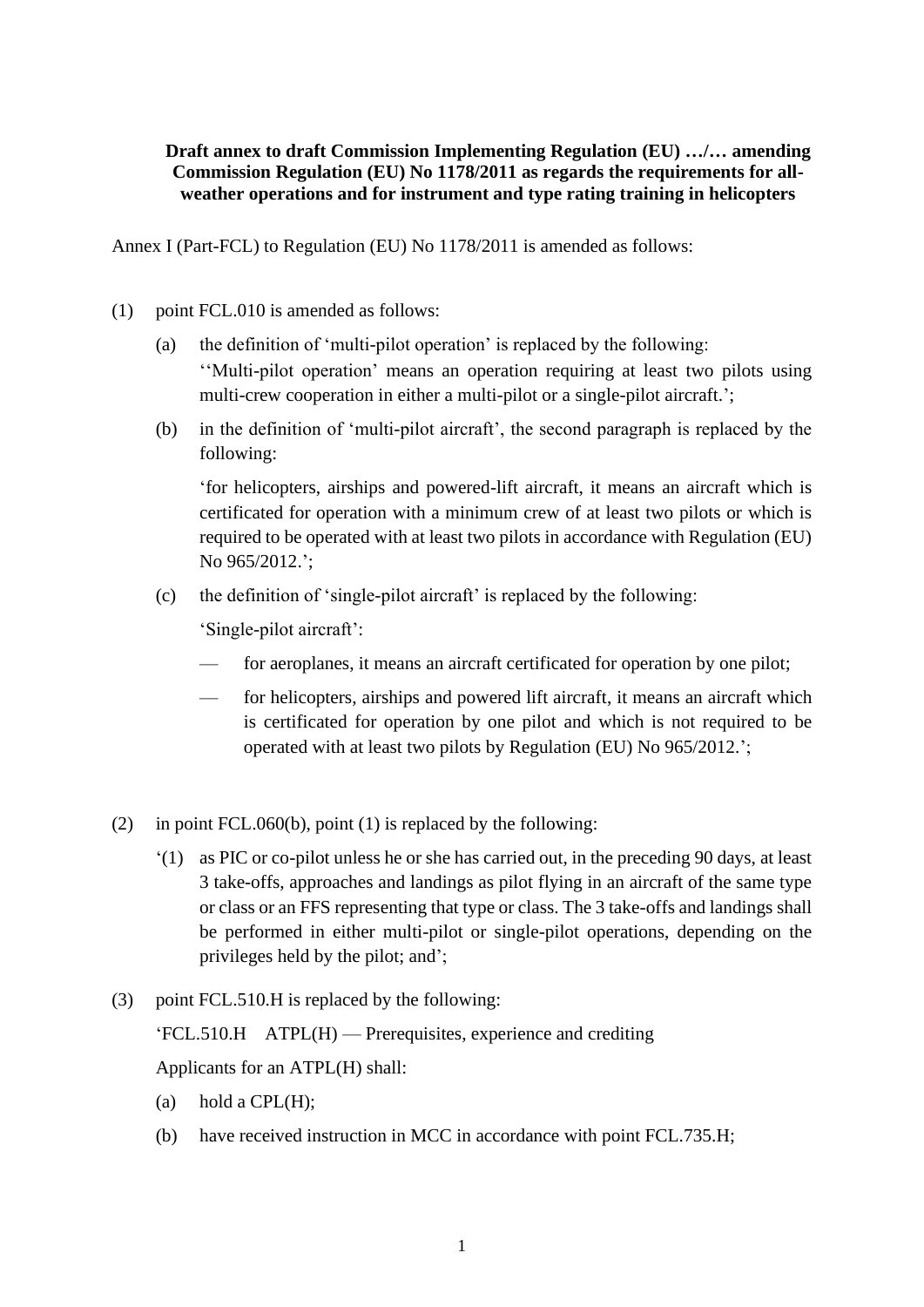- (c) have completed as a pilot of helicopters a minimum of 1 000 hours of flight time including at least:
	- (1) 350 hours in multi-pilot operations in helicopters;
	- $(2)$  (i) 250 hours as PIC; or
		- (ii) 100 hours as PIC and 150 hours as PIC under supervision; or
		- (iii) 250 hours as PIC under supervision in multi-pilot helicopters. In this case, the ATPL(H) privileges shall be limited to multi-pilot operations only, until 100 hours as PIC have been completed;
	- (3) 200 hours of cross-country flight time of which at least 100 hours shall be as PIC or as PIC under supervision;
	- (4) 30 hours of instrument time of which not more than 10 hours may be instrument ground time; and
	- (5) 100 hours of night flight as PIC or as co-pilot.

Of the 1 000 hours, a maximum of 100 hours may have been completed in an FSTD, of which not more than 25 hours may be completed in an FNPT.

- (d) Flight time in aeroplanes shall be credited up to 50 % against the flight time requirements of point (c).
- (e) The experience required in point (c) shall be completed before the skill test for the ATPL(H) is taken.
- (f) Applicants for an ATPL(H) shall receive a full credit for the requirement in point (b) when they comply with point  $FCL.720.H(a)(2)(ii)$  and, additionally, have received training at an ATO to meet the necessary standard for the successful completion of the course as per point FCL.735.H.';
- (4) point FCL.605 is replaced by the following:

'FCL.605 IR – Privileges and conditions

(a) Privileges

The privileges of holders of an IR are to fly aircraft under IFR, including PBN operations, with a minimum decision height of:

- (1) no less than 200 ft  $(60 \text{ m})$ ;
- (2) less than 200 ft (60 m), provided that they are authorised to do so in accordance with Annex V (Part-SPA) to Regulation (EU) No 965/2012.
- (b) Conditions
	- (1) Holders of an IR shall exercise their privileges in accordance with the conditions established in Appendix 8 to this Annex.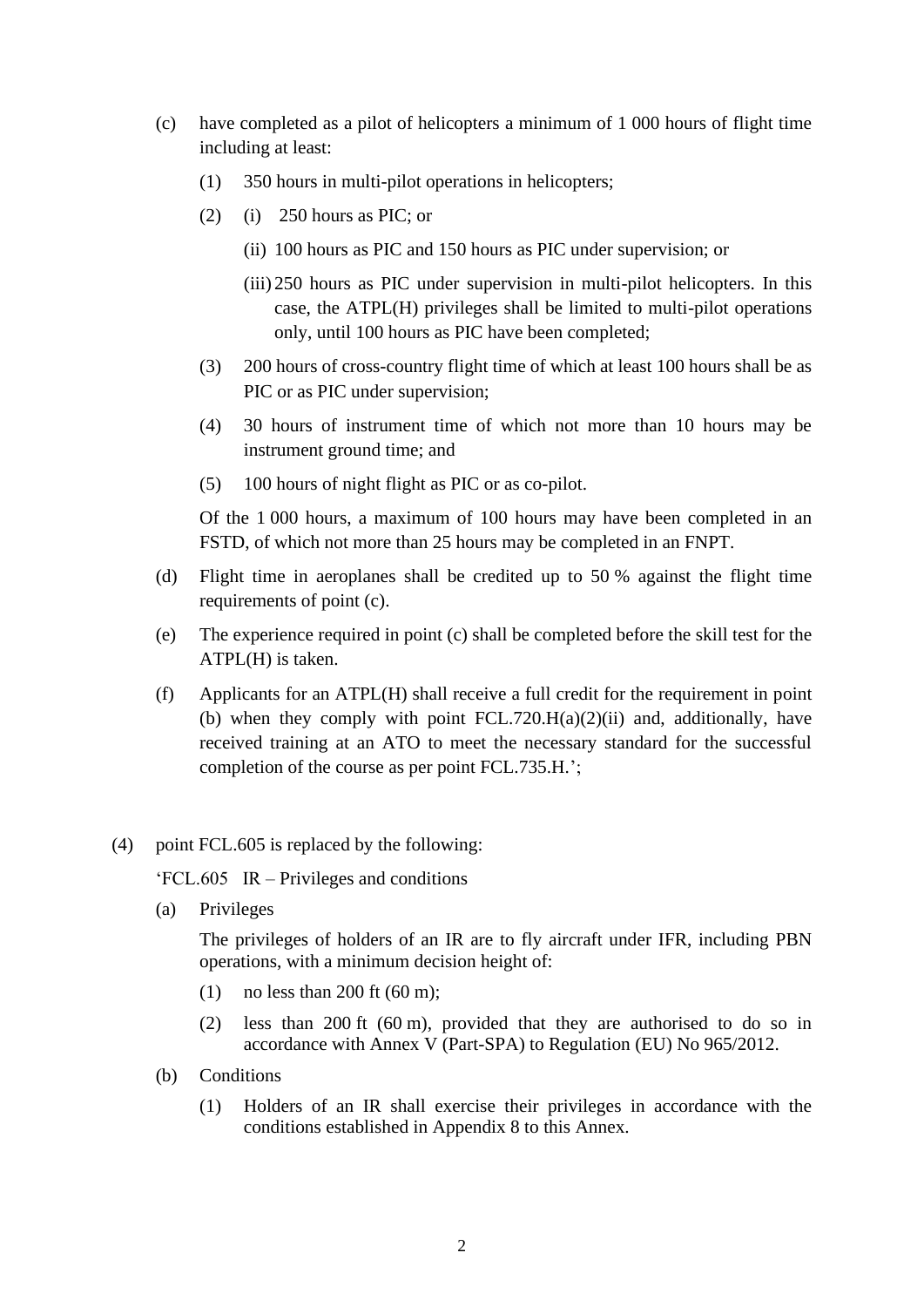- (2) To exercise privileges as PIC under IFR in multi-pilot operation in helicopters, holders of an IR(H) shall have at least 70 hours of instrument time, of which up to 30 hours may be instrument ground time.';
- (5) point FCL.620 IR is replaced by the following:

'FCL.620 IR — Skill test

Applicants for an IR shall pass a skill test in accordance with Appendix 7 to this Annex to demonstrate the ability to perform the relevant procedures and manoeuvres with a degree of competency appropriate to the privileges granted.';

(6) after the heading 'SECTION 2 – Specific requirements for the aeroplane category', the following point FCL.620.A is inserted:

 $FCL.620.A$   $IR(A) - Skill test$ 

- (a) For a multi-engine IR(A), the skill test shall be taken in a multi-engine aeroplane. For a single-engine IR(A), the test shall be taken in a single-engine aeroplane. A multi-engine centreline thrust aeroplane shall be considered a single-engine aeroplane for the purposes of this point.
- (b) Applicants who have completed a skill test for a multi-engine IR(A) in a singlepilot multi-engine aeroplane for which a class rating is required shall also be issued with a single-engine  $IR(A)$  for the single-engine aeroplane class or type ratings that they hold.';
- (7) point FCL.630.H is replaced by the following:

 $'FCL.630.H$  IR(H) – Extension of the privileges of an IR(H) to further helicopter types

Unless specified otherwise in the operational suitability data established in accordance with Annex I (Part 21) to Commission Regulation (EU) No 748/2012, holders of an  $IR(H)$  who wish to extend their  $IR(H)$  privileges to further helicopter types shall, in addition to the relevant type rating training course, complete 2 hours of flight training on the relevant type by sole reference to instruments according to IFR which may be conducted in an FFS or an FTD which appropriately represents the relevant type for IFR operation.';

(8) after the heading 'SECTION 4 – Specific requirements for the airship category, the following point FCL.620.As is inserted:

 $\text{FCL}.620.As$  IR(As) – Skill test

For a multi-engine IR(As), the skill test shall be taken in a multi-engine airship. For a single-engine IR(As), the test shall be taken in a single-engine airship.';

- (9) in point FCL.725, point (d) is replaced by the following:
	- '(d) Single-pilot and multi-pilot operation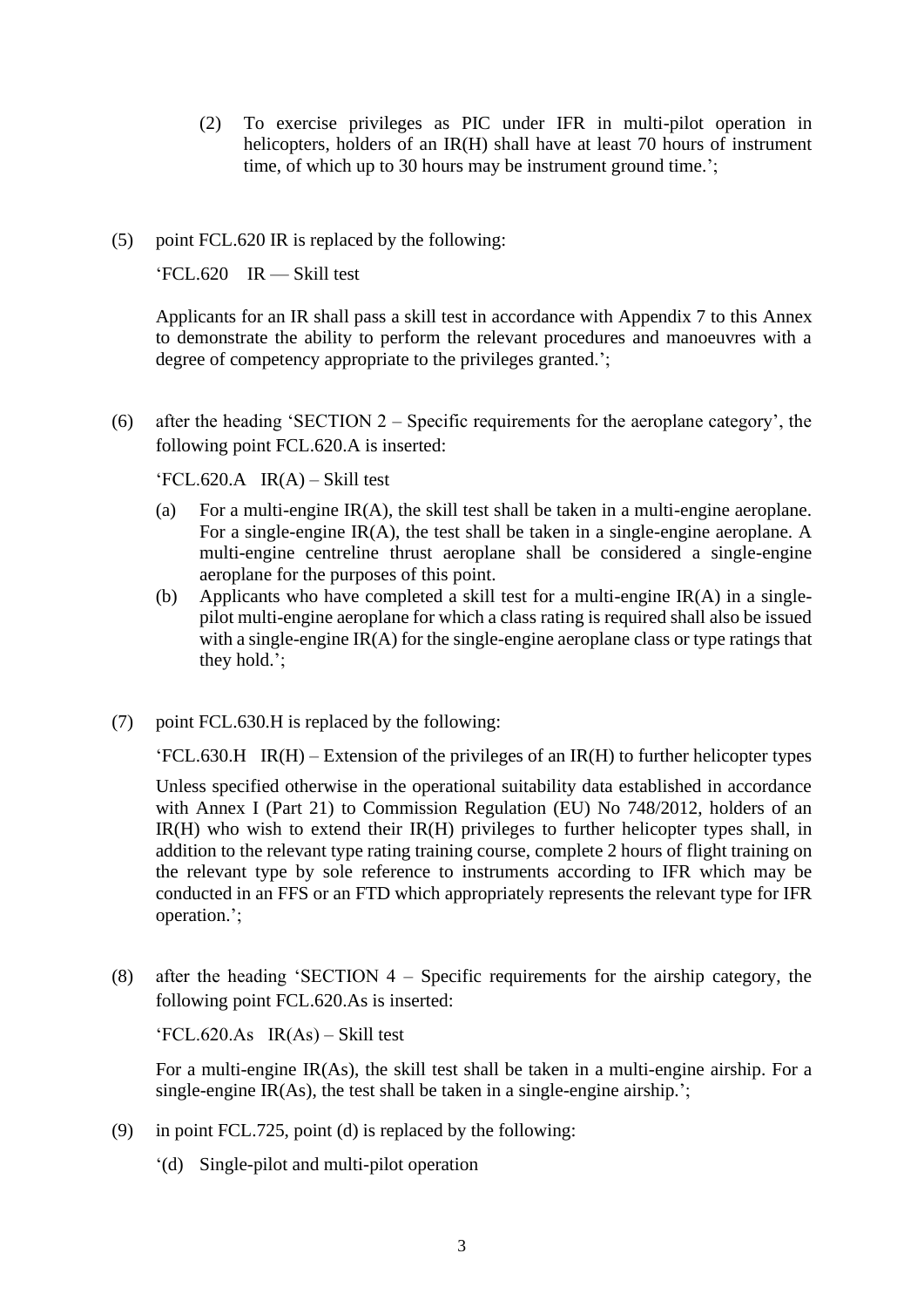- (1) A pilot who already holds a type rating for an aircraft type, with the privilege for either single-pilot or multi-pilot operations, shall be considered to have already fulfilled the theoretical requirements when applying to add the privilege for the other form of operation on the same aircraft type.
- (2) Such a pilot shall complete additional flight training for the other form of operation in the relevant type in accordance with Appendix 9 to this Annex, unless specified otherwise in the operational suitability data established in accordance with Annex I (Part 21) to Commission Regulation (EU) No 748/2012. This training shall be completed at either of the following:
	- (i) an ATO;
	- (ii) an organisation that is entitled to provide such training in accordance with Annex III (Part-ORO) to Regulation (EU) No 965/2012, on the basis of either an approval or, in the case of single-pilot helicopters, a declaration.
- (3) Except for single-pilot helicopters, the form of operation shall be entered in the licence.
- (4) In the case of single-pilot helicopters, all of the following shall apply:
	- (i) In the case where a skill test or a proficiency check for a non-complex single-pilot helicopter type rating was completed in multi-pilot operations only, a restriction to multi-pilot operation shall be endorsed with the type rating in the licence. This endorsement shall be removed when the applicant completes a proficiency check that included the necessary elements for single-pilot operation as specified in Appendix 9 to this Annex.
	- (ii) In all other cases, the form of operation shall not be entered in the licence. The pilot is entitled to exercise the privileges of the type rating:
		- (A) in single-pilot operation, provided that the skill test or proficiency check either:
			- (1) was completed in single-pilot operation; or
			- (2) was completed in multi-pilot operation and contained additional elements for single-pilot operation, as specified in Appendix 9 to this Annex;
		- (B) in multi-pilot operation under all of the following conditions:
			- (1) the pilot complies with point FCL.720.H(a)(2);
			- (2) the privileges are exercised in accordance with Annex III (Part-ORO) to Regulation (EU) No 965/2012 only;
			- (3) the skill test or proficiency check was completed in multipilot operation.';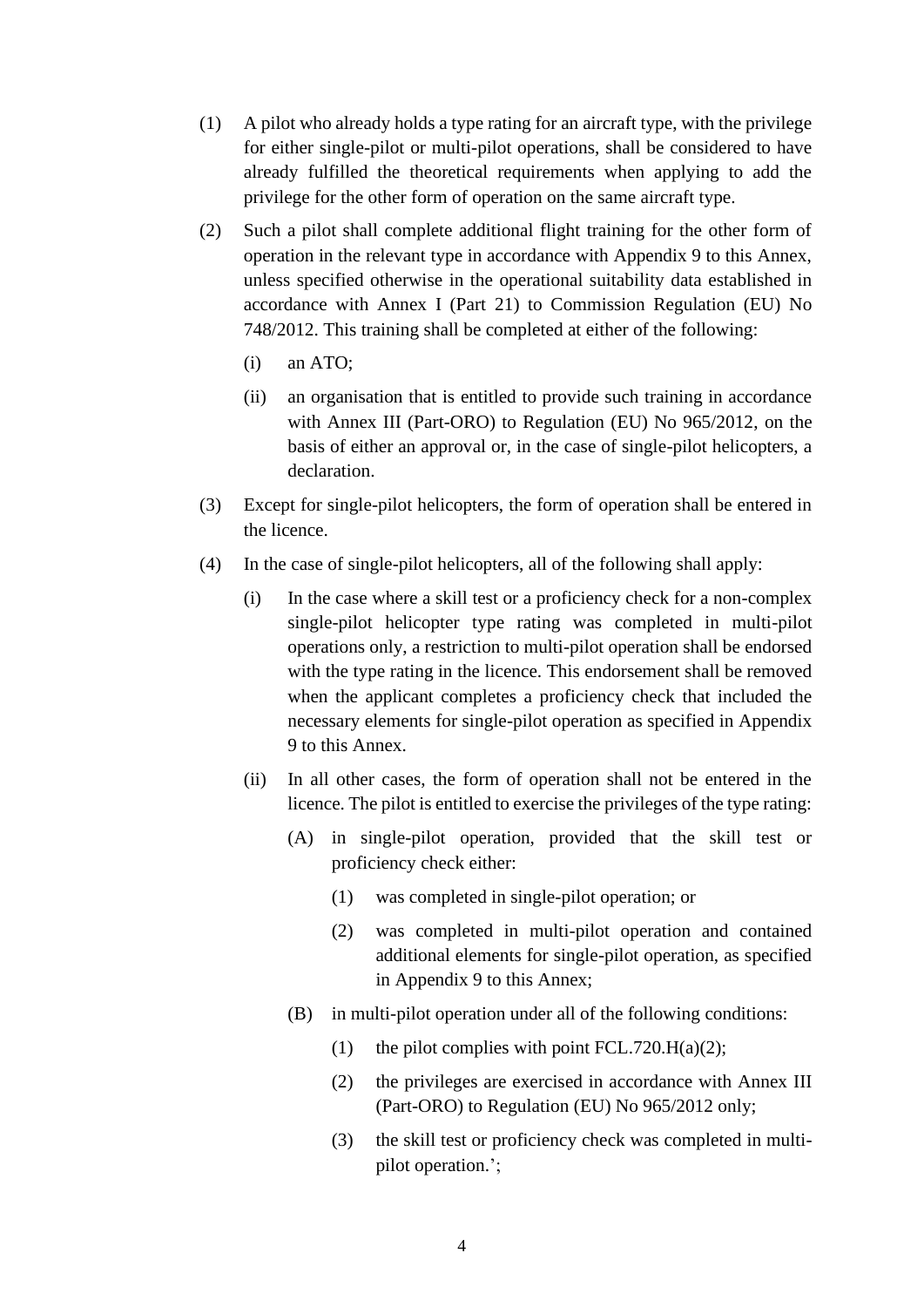- (10) point FCL.720.H is amended as follows:
	- (a) the introductory sentence is replaced by the following:

'Unless otherwise determined in the operational suitability data established in accordance with Annex I (Part 21) to Commission Regulation (EU) No 748/2012, an applicant for the issue of the first helicopter type rating shall comply with the following experience requirements and prerequisites for the issue of the relevant rating:';

- (b) point (a) is amended as follows:
	- (1) the introductory phrase is replaced by the following:
		- '(a) Multi-pilot helicopters. An applicant for a type rating for a multi-pilot helicopter type shall, before starting the type rating training course:';
	- (2) in point (2), point (ii) is replaced by the following:
		- '(ii) have completed at least 500 hours of flight time as a pilot in multi-pilot operations in any aircraft category;';
	- (3) in point (2), point (iii) is deleted;
- (c) the introductory paragraph of point (b) is replaced by the following:
	- '(b) A graduate from an ATP(H)/IR, ATP(H), CPL(H)/IR or CPL(H) integrated course who does not comply with the requirement of point  $(a)(1)$ , shall be entitled to undergo the type rating training course for a multi-pilot helicopter type rating and shall have the type rating issued with the privileges limited to exercising functions as co-pilot only. The limitation shall be removed once the pilot has complied with all of the following:';
- (d) the introductory paragraph of point (c) is replaced by the following:
	- '(c) Multi-engine helicopters. An applicant for the issue of a first type rating for a multi-engine helicopter shall:';
- (11) in point FCL.905.TRI, point  $(a)(5)$  is amended as follows:
	- (a) point (ii) is replaced by the following:
		- '(ii) MCC training, provided that he or she has completed 350 hours of flight time as a pilot in multi-pilot operations in any aircraft category;'
	- (b) point (iii) is deleted;
- (12) in point FCL.910.TRI, point (c) is amended as follows:
	- (a) point  $(2)$  is replaced by the following: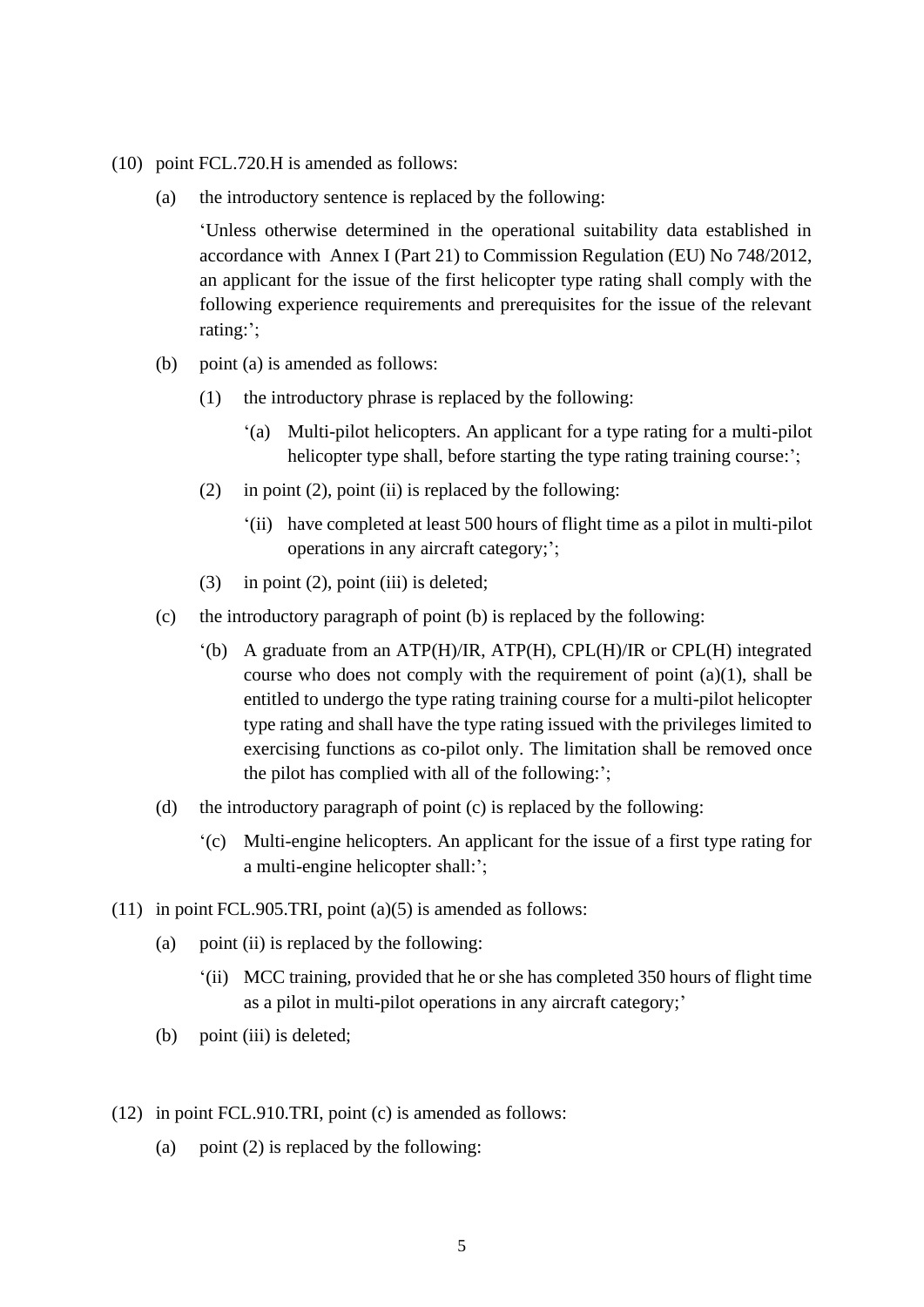- '(2) Before the privileges of a TRI(H) are extended from single-pilot to multipilot operations in the same type of helicopters, the holder shall have at least 350 hours of flight time as a pilot in multi-pilot operations in any aircraft category.';
- (b) a new point (3) is added as follows:
	- '(3) Before the privileges of a TRI(H) are extended from single-pilot helicopters to multi-pilot helicopters, the holder shall comply with point FCL.915.TRI(d)(3).';
- (13) in point FCL.915.TRI, point (d) is replaced by the following:
	- $'(d)$  for TRI(H):
		- (1) for a TRI(H) certificate for single-pilot single-engine helicopters, either:
			- (i) have completed 250 hours as a pilot on helicopters; or
			- (ii) hold an FI(H) certificate;
		- (2) for a TRI(H) certificate for single-pilot multi-engine helicopters, either:
			- (i) have completed 500 hours as pilot of helicopters, including 100 hours as PIC in single-pilot multi-engine helicopters; or
			- (ii) hold an FI(H) certificate and have completed 100 hours of flight time as a pilot in multi-engine helicopters;
		- (3) for a TRI(H) certificate for multi-pilot helicopters, have completed 1 000 hours of flight time as a pilot on helicopters, including 350 hours in multipilot operations;';
- (14) in point FCL.915.IRI, point (3) of point (b) is replaced by the following:
	- '(3) when seeking privileges to provide training in multi-engine helicopters, meet the requirements of points  $FCL.910.TRI(c)(1)$  and  $FCL.915.TRI(d)(2);$
- (15) in point FCL.905.SFI, point (2) of point (d) is replaced by the following:
	- '(2) MCC training, provided that they have at least 350 hours as a pilot in multi-pilot operations in any aircraft category.';
- (16) in point FCL.915.SFI, point (e) is amended as follows:
	- (a) point (2) is replaced by the following:
		- '(2) in the case of multi-pilot helicopters, at least 1 000 hours of flying experience as a pilot in helicopters, including at least 350 hours in multi-pilot operations in any aircraft category;';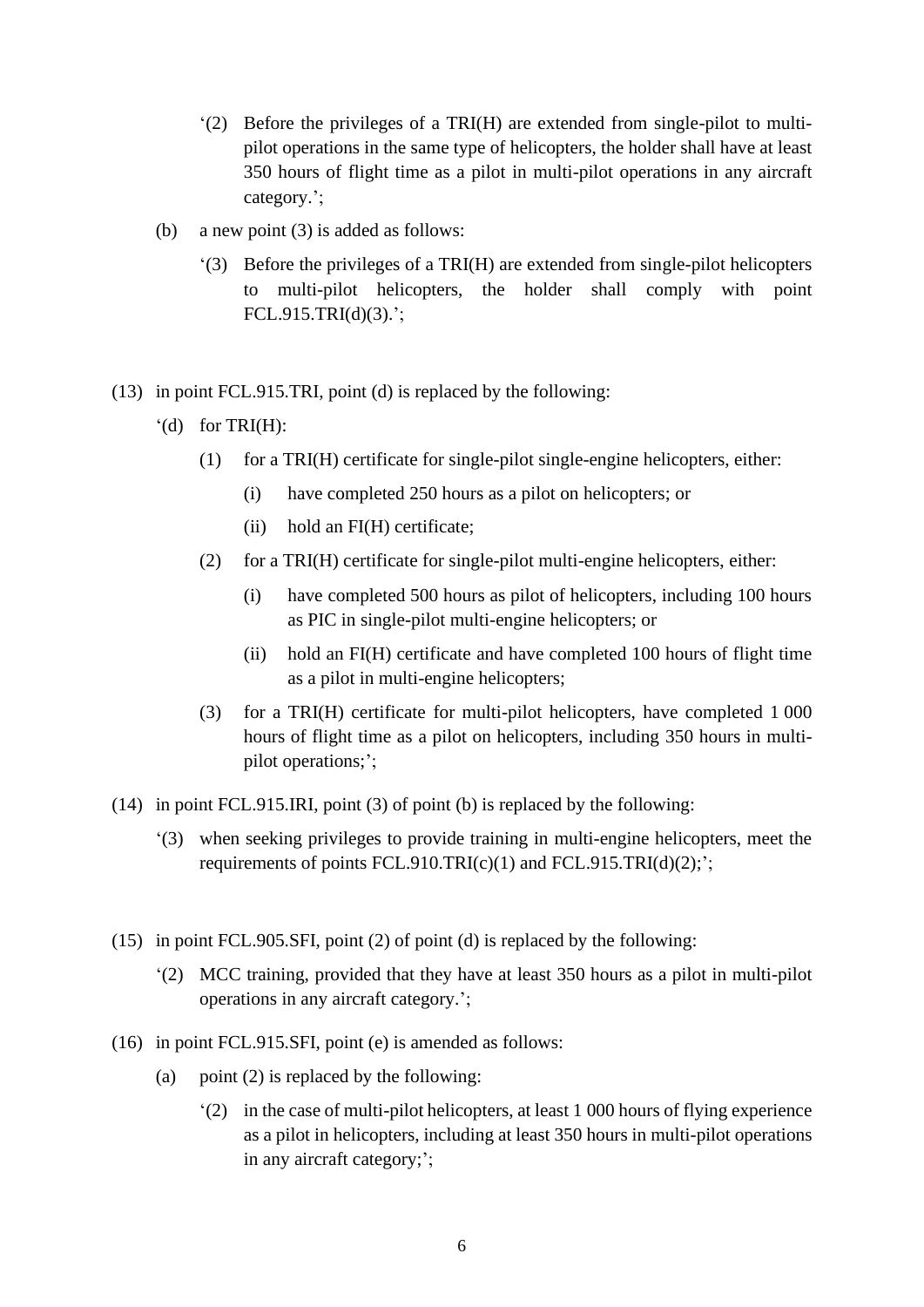- (b) point (4) is replaced by the following:
	- '(4) in the case of single-pilot single-engine helicopters, completed 250 hours as a pilot on helicopters;';
- (c) a new point (5) is added as follows:
	- '(5) in the case of single-pilot helicopters in multi-pilot operations, completed at least 350 hours in multi-pilot operations in any aircraft category.';
- (17) in point FCL.915.MCCI, points (1) and (2) of point (b) are replaced by the following:
	- '(1) in the case of aeroplanes, airships and powered-lift aircraft, 1 500 hours of flying experience as a pilot in multi-pilot operations, of which at least 350 hours in the appropriate aircraft category;
	- (2) in the case of helicopters, 1 000 hours of flying experience as a pilot in multi-pilot operations, of which at least 350 hours in helicopters.';
- (18) in point FCL.1005.TRE, point (2) of point (b) is replaced by the following:
	- '(2) proficiency checks for the revalidation or renewal of IRs, provided the TRE(H) holds a valid  $IR(H)$ ;';
- (19) in point FCL.1010.TRE, point (6) of point (b) is replaced by the following:
	- '(6) Before the privileges of a TRE(H) are extended from single-pilot operations to multi-pilot operations on the same type of helicopter, the holder shall have either:
		- (i) at least 100 hours in multi-pilot operations on this type; or
		- (ii) at least 350 hours in multi-pilot operations in any aircraft category.';
- (20) in point FCL.1010.SFE, point (b) is amended as follows:
	- (a) points (3) and (4) are replaced by the following:
		- '(3) in the case of multi-pilot helicopters, have at least 1 000 hours of flight time as pilots of multi-pilot helicopters;
		- (4) in the case of single-pilot helicopters in multi-pilot operations, have completed at least 350 hours in multi-pilot operations in any aircraft category;'
	- (b) a new point (5) is added as follows:
		- '(5) for the initial issue of an SFE certificate, have completed at least 50 hours of synthetic flight instruction as a TRI(H) or an SFI(H) on the applicable type.';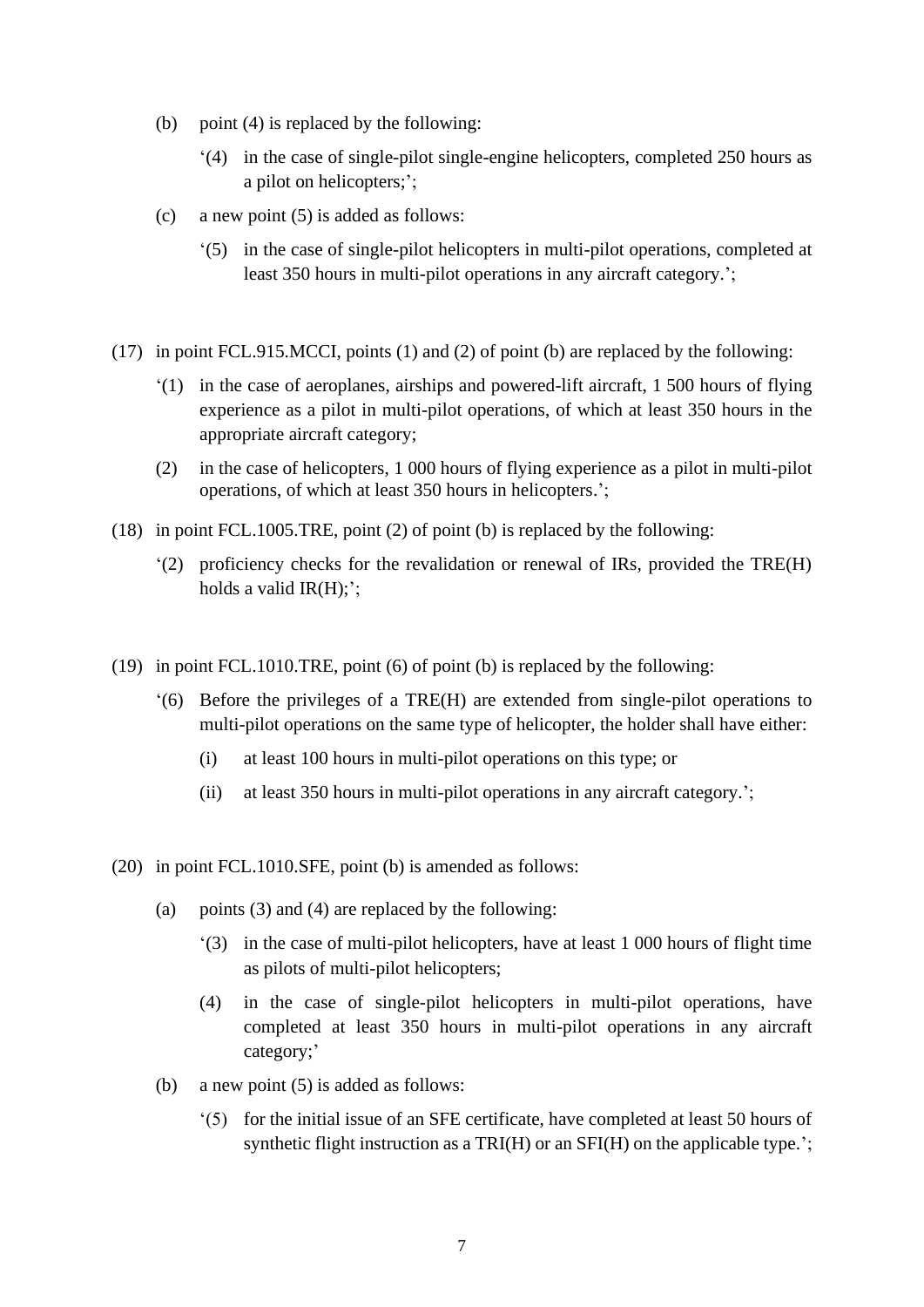- (21) in Section I of Appendix 3, paragraph 9 is replaced by the following:
	- '9. Upon completion of the related flying training, the applicant shall take the CPL(H) skill test on either a multi-engine or a single-engine helicopter and the IR skill test on an IFR-certificated helicopter.';
- (22) Section B of Appendix 6 is amended as follows:
	- (a) paragraph 7 is replaced by the following:
		- '7. An IR(H) course shall comprise at least 55 hours instrument time under instruction, of which:
			- (a) up to 20 hours may be instrument ground time in an FNPT I (H) or  $(A)$ . These 20 hours instruction time in FNPT I (H) or (A) may be substituted by 20 hours instruction time for IR(H) in an aeroplane, approved for this course; or
			- (b) up to 40 hours may be instrument ground time in a helicopter FTD 2/3, FNPT II/III or FFS.

The instrument flight instruction shall include at least 10 hours in an IFRcertificated helicopter.';

- (b) paragraph 8 is deleted;
- (c) paragraph 9.1 is renamed into '8.1';
- (d) paragraph 9.2 is renamed into '8.2';
- (e) paragraph 9.3 is renamed into '8.3';
- (f) paragraph 10 is renamed into '9', and the first listed element of its paragraph (b) is replaced by the following:

'— transition from visual to instrument flight on take-off,';

(23) In Appendix 8, Section B is replaced by the following:

## '**B. Helicopters**

Credits shall be granted only if holders are revalidating IR privileges for single-pilot helicopters, as appropriate.

| If a skill test or a proficiency check,    | Credit is valid towards the IR part in a      |  |  |
|--------------------------------------------|-----------------------------------------------|--|--|
| including IR, is performed and the holders | proficiency check for:                        |  |  |
| have a valid:                              |                                               |  |  |
| Multi-pilot helicopter (MPH) type rating   | Single-pilot helicopter (SPH) of the same     |  |  |
|                                            | type, including privileges for single-pilot   |  |  |
|                                            | $operations(*)$                               |  |  |
| Single-pilot helicopter (SPH) type rating, | Privileges for single-pilot operations in the |  |  |
| in multi-pilot operations                  | same type $(*)$                               |  |  |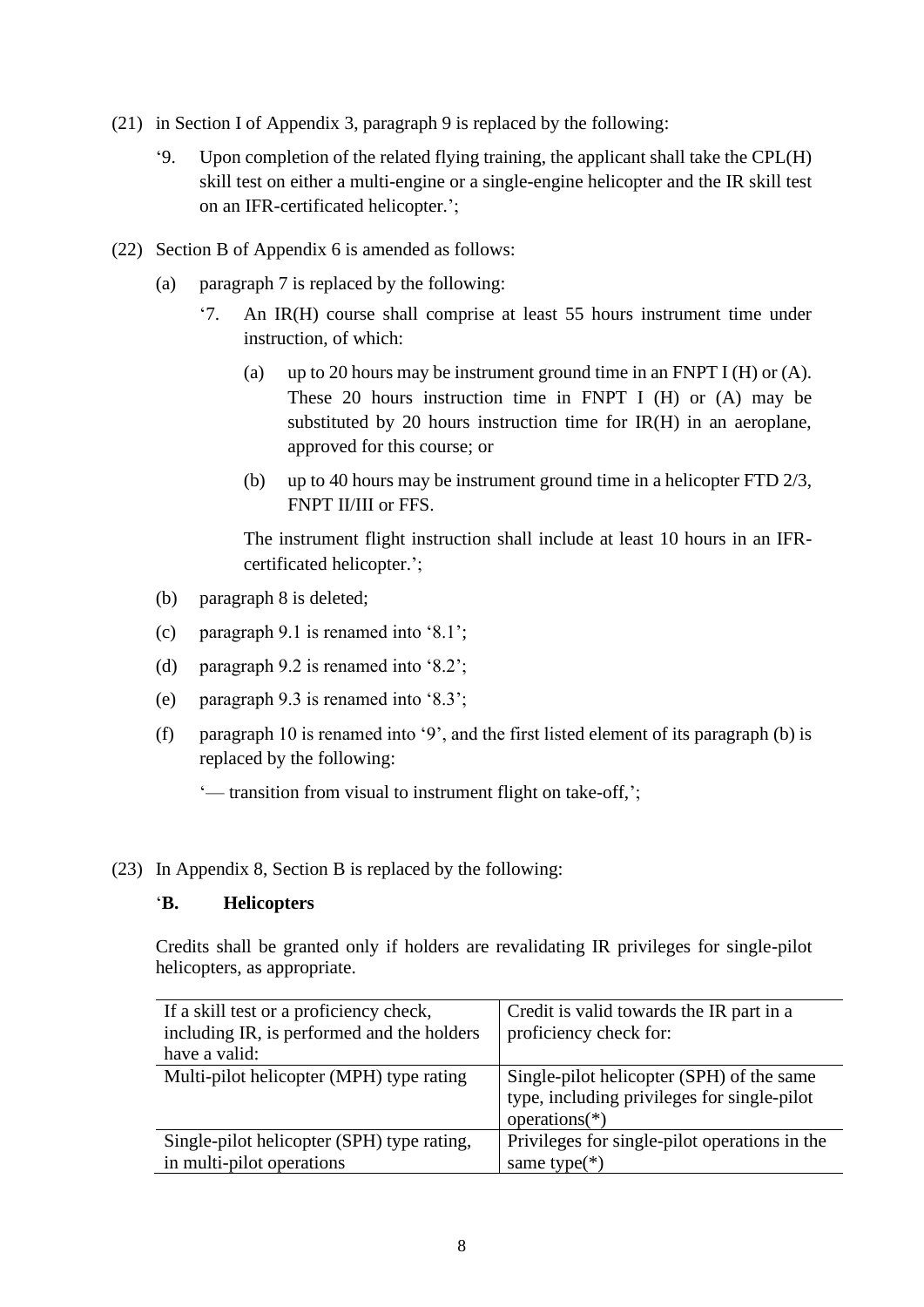- \* Provided that within the preceding 12 months at least three IFR departures and approaches exercising PBN privileges, including one RNP APCH approach (could be a Point in Space (PinS) approach), have been performed on a SP type of helicopter in SP operations.
- (24) Appendix 9 is amended as follows:
	- (a) Section A is amended as follows:
		- (1) the heading before paragraph (13) and paragraph (13) are replaced by the following:

## '**SPECIFIC REQUIREMENTS FOR THE SKILL TEST/PROFICIENCY CHECK FOR TYPE RATINGS FOR MULTI-PILOT AIRCRAFT, FOR SINGLE-PILOT AIRCRAFT WHEN OPERATED IN MULTI-PILOT OPERATIONS, FOR MPL AND FOR ATPL**

- 13. The skill test for a multi-pilot aircraft or a single-pilot aircraft when operated in multi-pilot operations shall be performed in a multi-crew environment. Another applicant or another type rated qualified pilot may function as the second pilot. If an aircraft is used, the second pilot shall be the examiner or an instructor.';
- (2) the introductory phrase of paragraph 15 is replaced by the following:
	- '15. The following matters shall be specifically checked by the examiner for applicants for the ATPL or a type rating for multi-pilot aircraft or for multi-pilot operations in a single-pilot aircraft extending to the duties of a PIC, irrespective of whether the applicants act as PF or PM:';
- (b) Section B is amended as follows:
	- (1) paragraph 2 is replaced by the following:
		- **'**2. In the case of multi-pilot and single-pilot high-performance complex aeroplanes, applicants shall pass all sections of the skill test or proficiency check. Failure in more than five items will require applicants to take the entire test or check again. Applicants failing five or fewer items shall take the failed items again. Failure in any item on the retest or recheck, including those items that have been passed on a previous attempt, will require applicants to repeat the entire check or test again.';
	- (2) in paragraph 6, in the table following paragraph (j), the row with 'General remarks' before the headline 'Section 6', the subsequent Section 6 and the row with the 'NOTE' following Section 6 are deleted.
- (c) in Section C, the following heading and paragraph (13) are added after paragraph (12):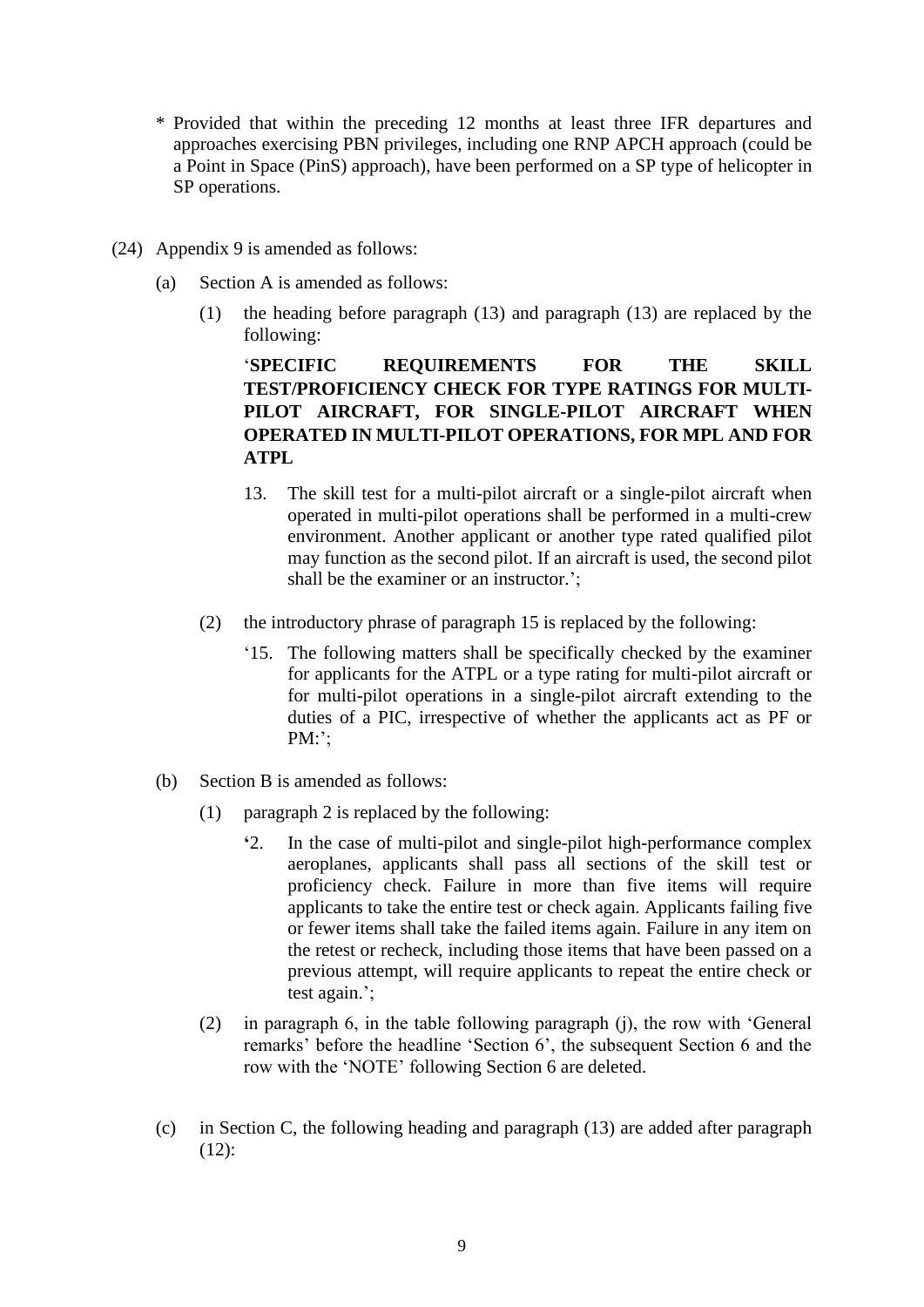## '**SINGLE-PILOT HELICOPTERS**

- 13. Applicants for the issue, revalidation or renewal of a single-pilot helicopter type rating shall:
	- (a) if privileges for single-pilot operation are sought, complete the skill test or proficiency check in single-pilot operation;
	- (b) if privileges for multi-pilot operation are sought, complete the skill test or proficiency check in multi-pilot operation;
	- (c) if privileges for both single-pilot and multi-pilot privileges are sought, complete the skill test or proficiency check in multi-pilot operation and, additionally, the following manoeuvres and procedures in single-pilot operation:
		- (1) for single-engine helicopters: 2.1 take-off and 2.6 and 2.6.1 autorotative descent and autorotative landing;
		- (2) for multi-engine helicopters: 2.1 take-off and 2.4 and 2.4.1 engine failures shortly before and shortly after reaching TDP;
		- (3) for IR privileges, in addition to point  $(1)$  or  $(2)$ , as applicable, one approach of Section 5, unless the criteria of Appendix 8 to this Annex are met;
	- (d) in order to remove a restriction to multi-pilot operation from a noncomplex single-pilot helicopter type rating, complete a proficiency check that includes the manoeuvres and procedures referred to in point  $(c)(1)$  or  $(c)(2)$ , as applicable.';
- (d) Section D is amended as follows:
	- (1) in paragraph 6, paragraphs (a), (b) and (c) are deleted;
	- (2) after paragraph 6, the following paragraph (6a) is inserted as follows:
		- '(6a) The starred items (\*) shall be flown solely by reference to instruments. If this condition is not met during the skill test or proficiency check, the type rating will be restricted to VFR only.';
	- (3) in the table following paragraph 8, the current Section 6 is deleted, and Section 7 is replaced by the following:

| $SECTION 6$ - Optional equipment |                 |   |  |  |  |  |  |
|----------------------------------|-----------------|---|--|--|--|--|--|
| $\sigma$                         | Use of optional | P |  |  |  |  |  |
|                                  | equipment       |   |  |  |  |  |  |
|                                  |                 |   |  |  |  |  |  |
|                                  |                 |   |  |  |  |  |  |
|                                  |                 |   |  |  |  |  |  |

(e) Section E is amended as follows: